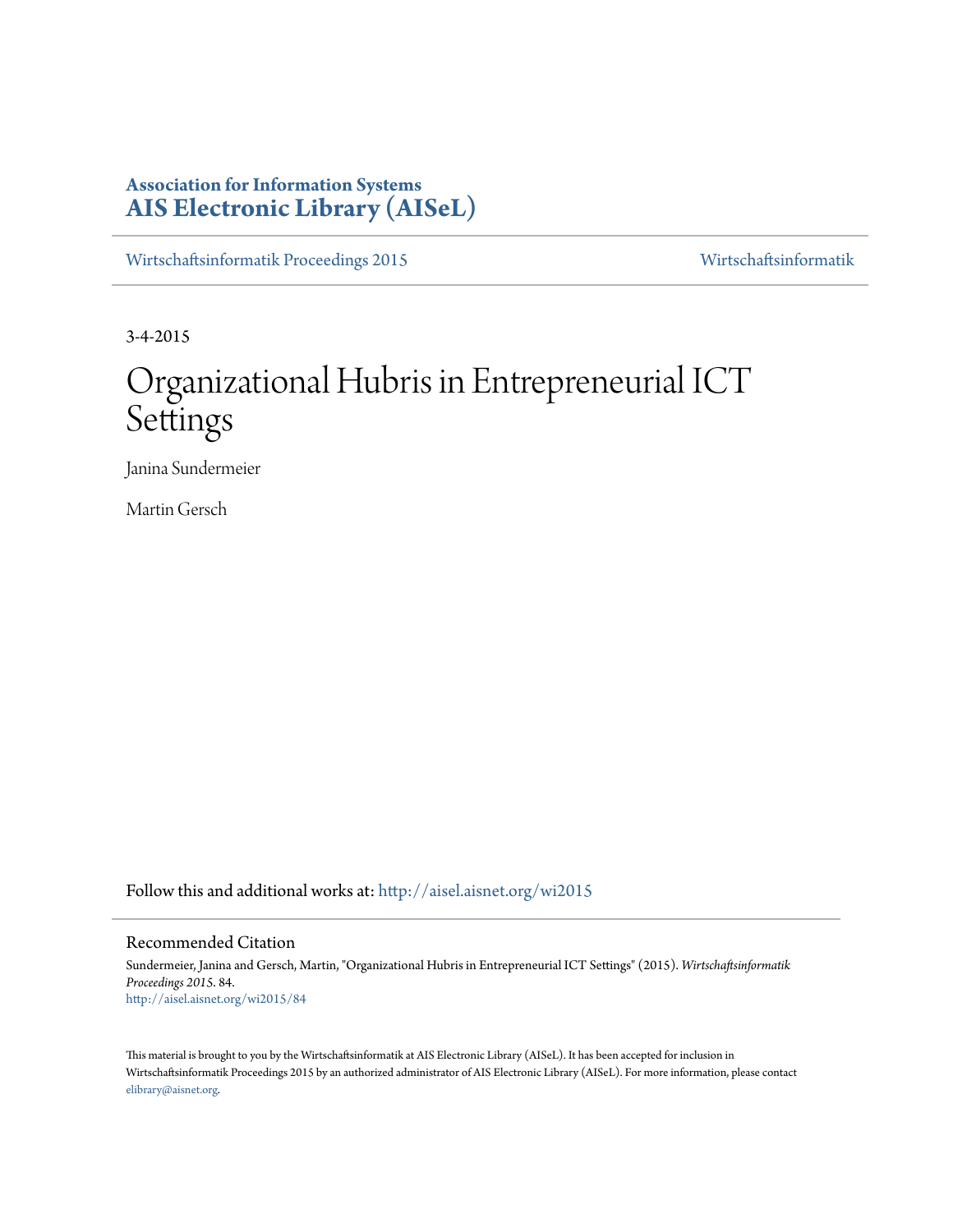# **Organizational Hubris in Entrepreneurial ICT Settings**

Janina Sundermeier, Martin Gersch

Freie Universität Berlin, Department of Information Systems, Berlin, Germany {janina.sundermeier, martin.gersch}@fu-berlin.de

**Abstract.** The objective of this paper is to determine symptoms of organizational hubris in entrepreneurial ICT settings and to examine whether the environmental conditions of the ICT sector particularly trigger these symptoms. For this purpose, a theoretical framework is developed to transfer existing findings related to organizational hubris in large and established organizations to entrepreneurial ICT settings. The empirical analysis is based on an in-depth case study of an ICT Start-Up where five distinct symptoms of organizational hubris are determined. Moreover, the complex knowledge base required to exploit business ideas as well as crucial technological choices prior to market entry are identified as triggers of the ICT sector for the occurrence of organizational hubris. In addition to existing findings in literature, functional effects of organizational hubris such as general triggers to launch a business and sufficient selfconfidence to attract key partners are determined.

**Keywords:** Organizational hubris, entrepreneurial ICT settings, ICT Start-Ups, communication technologies

#### **1 Introduction**

Since the mid-1990s, countless information and communication technology applications were developed that determine the way how people communicate, work and access information. The dynamics of the information and communication technology (ICT) sector offer a multitude of business opportunities to launch new ventures based on product and market innovations [1, 2]. Therefore, Start-Ups in the ICT sector are considered as important engines for economies in terms of high innovation capacities, productivity increases and growth accelerations [3]. However, ICT sectors are dynamic environments where information about technological changes and new developments need to processed and evaluated on a highly frequent basis [4]. These dynamics provide uncertain as well as risk-intensive conditions and are often perceived as stressful and exhausting by founding teams [5].

Cognitive processes of founding teams that are confronted with the previously described conditions as well as their impact on venture performance (i.e. cognitive determinants) are recently investigated in entrepreneurship literature (e.g. [6–10]). It is found that dynamic and uncertain environments do not only favor effectuation logics but also the occurrence of cognitive biases carried by founding teams (e.g. [6, 7, 10,

<sup>12&</sup>lt;sup>th</sup> International Conference on Wirtschaftsinformatik.

March 4-6 2015, Osnabrück, Germany

Sundermeier, J.; Gersch, M. (2015): Organizational Hubris in Entrepreneurial ICT Settings, in: Thomas. O.; Teuteberg, F. (Hrsg.): Proceedings der 12. Internationalen Tagung Wirtschaftsinformatik (WI 2015), Osnabrück, S. 1252-1267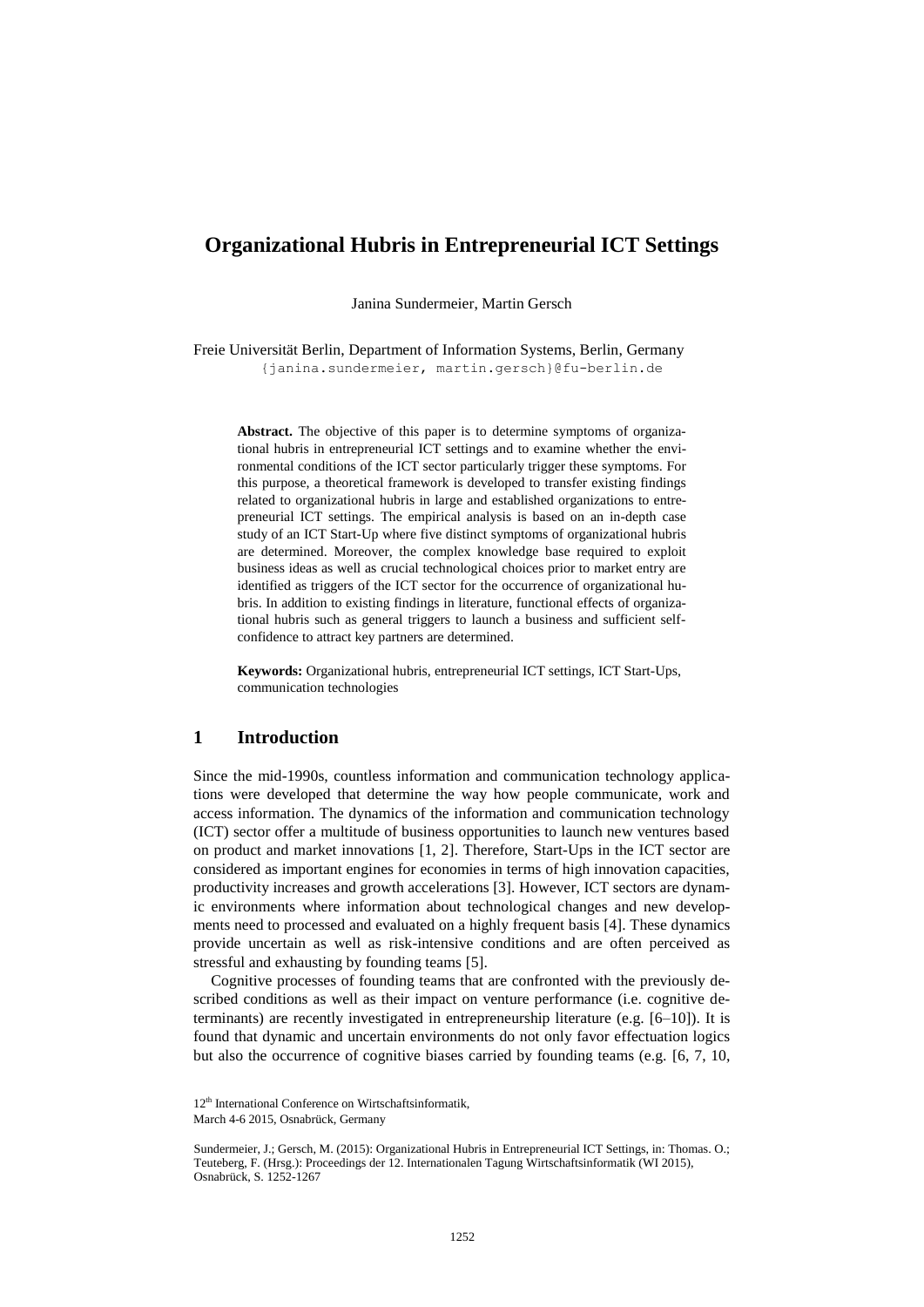11]). A cognitive bias is defined as a set of assumptions that are based on reality conditions but that have a bias in favor of an individual or a collective [12]. Therefore, decisions influenced by cognitive biases depart from analytical normative standards ("departure[s] from standards" [13]) [6, 7, 9, 14] and help founders to reduce the complexity of comprehensive decision making processes [6].

Especially the relevance of hubris as one cognitive bias and its overall dysfunctional effects on company performance and existence are addressed in recent research (e.g. [6–8, 15, 16]). Hubris is characterized by excessive pride, exaggerated selfconfidence and positive self-evaluations as well as abnormal behavior that differs significantly from the average [15, 17]. The research interest is triggered by several research gaps and the finding that hubris cannot only be identified on the individual level of founders but also on the organizational level of a whole cooperation (e.g. CargoLifter AG) [16]. Although, a growing number of authors discuss the relevance of organizational hubris in entrepreneurial settings on a theoretical basis (e.g. [15, 18, 19]), no empirical research was performed on this subject in an entrepreneurial context yet.

The objective of this paper is to determine symptoms of organizational hubris in entrepreneurial ICT settings and to examine whether the conditions of the ICT sector promote these symptoms. The ICT sector was chosen as we assume that it favors the occurrence of organizational hubris. This is because of its typically high dynamics as well as the fact that the number of collectively shared ventures in the ICT industry is considerably higher compared to other industries [20]. Identifying symptoms and determining the role of the ICT sector as a trigger of organizational hubris supports the exploration of the deficient state of research in this field. For this purpose, an indepth case study of an ICT company is conducted and empirically examined.

The present paper is structured as follows. In chapter 2, a theoretical framework is developed in order to transfer existing findings in relation to organizational hubris to the context of entrepreneurial ICT settings. The methodology applied for the empirical investigation is summarized in chapter 3. Following this, the analysis (chapter 4) and the findings (chapter 5) are presented.

# **2 Theoretical Framework**

The subject of hubris has attracted interest in various research disciplines (i.e. entrepreneurship, organizational studies and psychology). According to the findings in the area of entrepreneurship and organizational studies, two types of hubris can be differentiated. While individual hubris emphasizes the effects shown by individual founders and company executives, hubris on an organizational level describes the degree to which all members of an organization collectively overestimate its organizational competences [16].

According to the classification of Edmondson and McManus (2007) [22], the state of research on individual hubris in both disciplines can be classified as "intermediate" as a result that there is still no precise theoretical foundation and measurement of hubris but various approaches are applied (cf. [23]). Based on existing findings in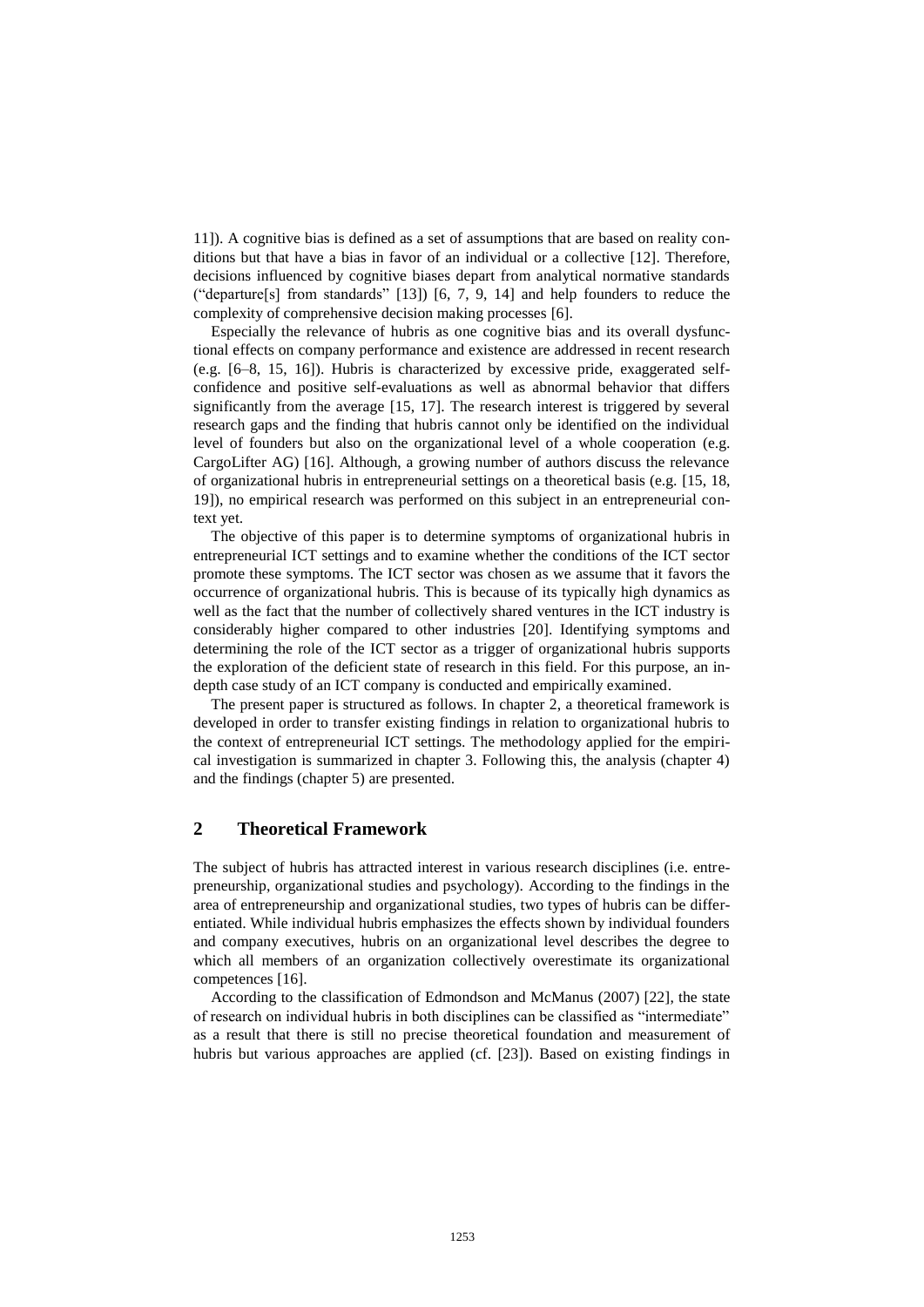relation to individual hubris, a growing number of authors discuss the relevance of organizational hubris in entrepreneurial settings on a theoretical basis. They assume that hubris cannot only be identified on the individual level of founders but also within newly founded ventures as a whole (i.e. organizational level) [11, 15, 18]. However, no empirical research could be found in an entrepreneurial context on organizational hubris yet.

So far, research related to organizational hubris proved its existence merely within large and established organizations (e.g. CargoLifter AG). For example, Hermanns (2012) [16] performed an extensive investigation on CargoLifter ex-post to venture failure. These examinations provide a substantial evidence basis for further research and are used to address the previously outlined research gap. For the purpose of this paper, the empirical insights by Hermanns (2012) [16] related to organizational hubris in large and established companies are transferred to and examined in an entrepreneurial ICT context.

#### **2.1 Organizational Hubris in Entrepreneurial ICT Settings**

In order to determine symptoms of organizational hubris in entrepreneurial ICT settings and to interpret them properly, an understanding of their antecedents, triggers and effects is required. To gain this understanding, three challenges need to be addressed: (1) the lack of a precise theoretical foundation of individual and organizational hubris [9, 14, 23]. Different concepts and theories are used in entrepreneurship and organizational literature to explain the occurrence and existence of hubris (e.g. organizational identity, organizational beliefs, organizational self-perception, behavioral decision theory, upper echelons theory etc.). Thus, regarding the purpose of this paper, it is difficult to understand the core evolution processes of organizational hubris and to interpret its symptoms properly. Moreover, (2) as a result of the limited amount of research conducted in relation to organizational hubris, there is no consensus yet about which antecedents and triggers lead to its symptoms and which effects can be expected. Both of these challenges complicate the (3) transfer of evidence from organizational hubris (for large and established organizations) to entrepreneurial ICT settings on a theoretical basis. In order to address these challenges, a theoretical framework for the empirical analysis is developed (cf. Figure 1).

For this purpose, we combine the concept of (1) organizational identity with insight from (2) behavioral decision theory for the following reasons. This paper utilizes key findings by Hermanns (2012) [15, 16], who uses the concept of (1) organizational identity to explain the occurrence of organizational hubris. Organizational identity describes the collective self-perceptions and assessments that are hold by the members of an organization (e.g. related to organizational attributes and characteristics). Moreover, it provides guidance and control for judgment and decision-making processes [24]. Similar to individuals, also organizations tend to maintain positive selfperceptions and assessments (= organizational identity). This can be achieved through an adjustment of self-perceived capabilities that diverge positively from reality ("departure from standards" [13]) (e.g. [16, 19]). These departures lead to cognitive biases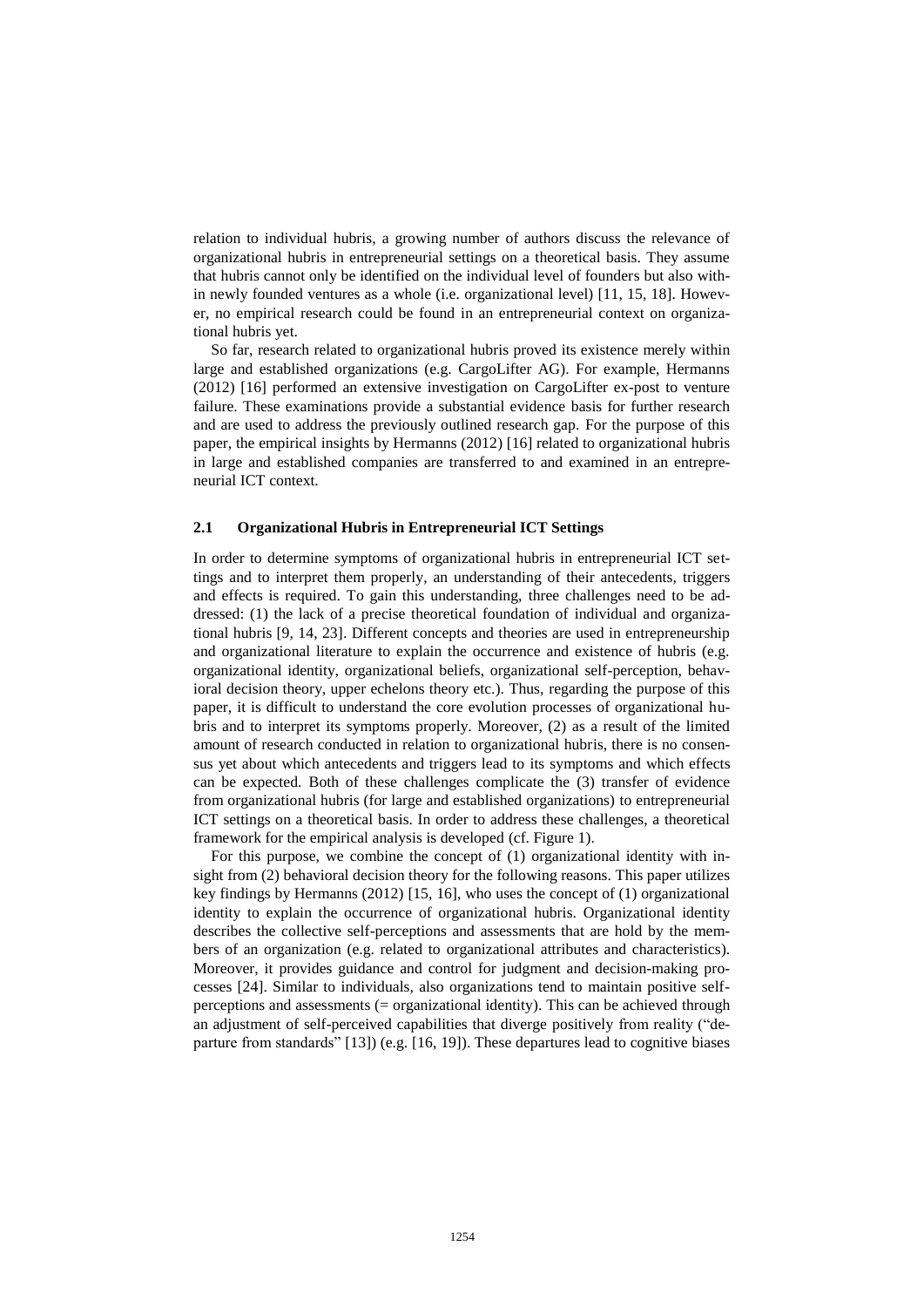

that have either functional or dysfunctional effects depending on the degree of departure.

**Fig. 1.** Theoretical framework (author's illustration).

In line with Foster  $\&$  Sarasvathy (2005) [6], we find that the concept of organizational identity neglects external and contextual factors. These were proven to have considerable impacts on the occurrence and development of cognitive biases carried by founding teams (e.g. [6, 7, 11, 14]). In order to determine the triggers for differences in actual and self-perceived capabilities and an adaptation of the organizational identity in entrepreneurial ICT settings, also external factors need to be taken into consideration. Therefore, insights from (2) behavioral decision theory are used. It provides evidence that external factors such as complex and dynamic environments have an impact on the occurrence of cognitive biases. For example, founders in the ICT sector have to deal with uncertain and risk-intensive conditions as well as volatile and frequent information about technological changes and new developments [4]. These dynamics often lead to stressful and exhausting conditions [5] and favor an effectuation approach [10]. Cognitive biases reduce the complexity of comprehensive decision making processes and help founders to deal with the conditions provided by dynamic environments (e.g. [6, 7, 19, 25]). Insights from behavioral decision theory state that cognitive biases have an impact on cognitive judgment and decision-making processes.

Optimism [11, 25] and self-efficacy [11] are two cognitive biases that are frequently observed. Decisions influenced by these two biases are considered to be "departure[s] from standards<sup>1</sup><sup>2</sup> [13] which have functional effects that are – among others – general job satisfaction and positive outcomes for work attitudes [26].

 $\overline{\phantom{a}}$ 

<sup>1</sup> Self-perceived capabilities > actual capabilities.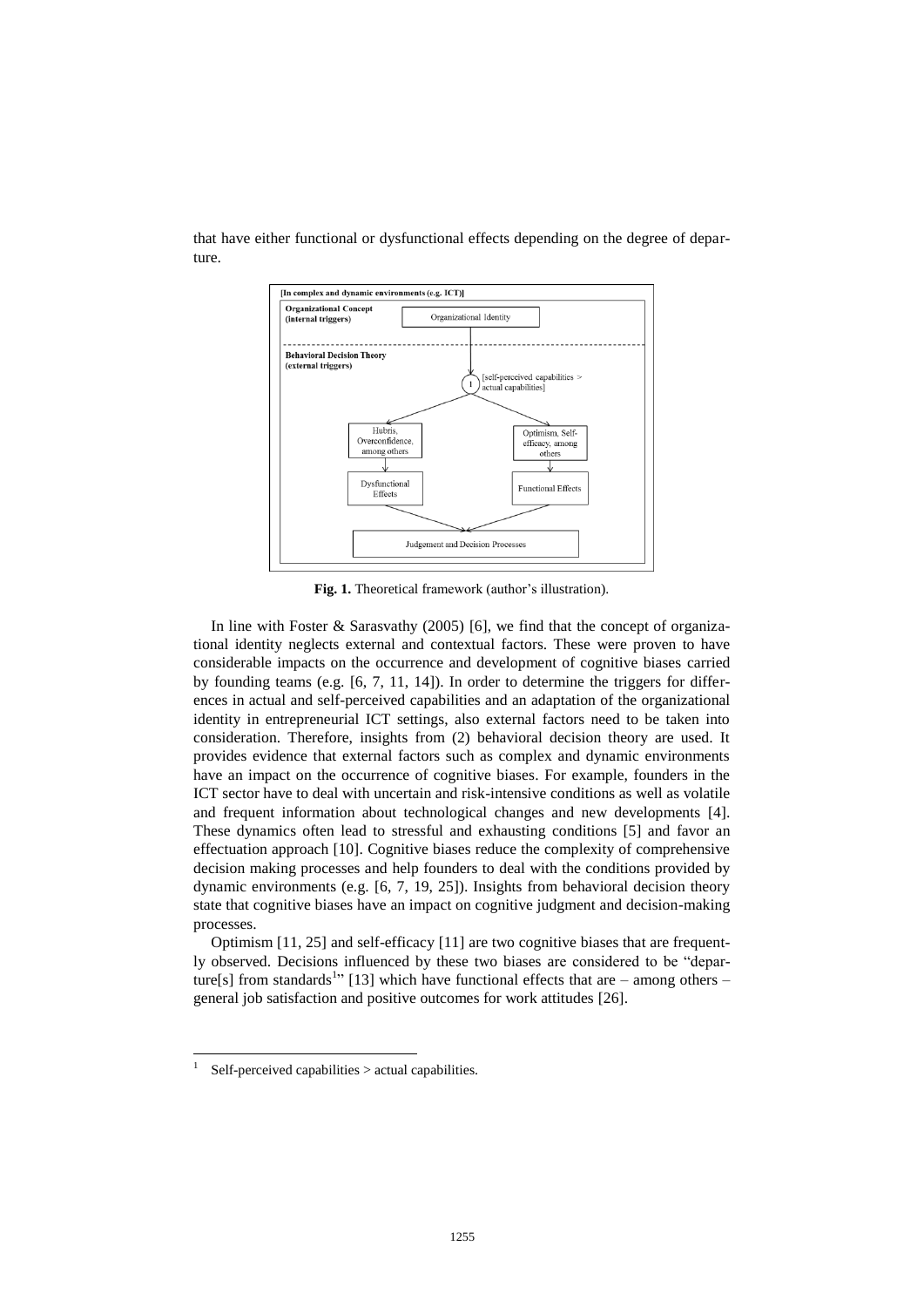Cognitive biases where dysfunctional effects are expected are overconfidence and hubris<sup>2</sup>. According to behavioral decision theory, overconfident and hubristic decision-makers (individuals) overestimate their own problem solving capabilities [26] as well as the likelihood of their venture's success [27]. Furthermore, they misallocate existing resources during the process of business development [7]. For the purpose of this study, dysfunctional effects of organizational hubris are of particular relevance. Hermanns (2012) [16] summarizes the identified dysfunctional effects in five main categories (i.e. symptoms of organizational hubris) that are presented in the following (section 2.2).

#### **2.2 Symptoms of Organizational Hubris**

Five distinct symptoms are proven to be indicators for organizational hubris in large and established organizations. The first symptom (1) is the collective overestimation of organizational capacities through an overvalued belief in own organizational competencies. Associated with these collective overestimations, (2) grandiose strategic initiatives and radical behavioral tendencies contrary to existing conventions of entrepreneurship as well as (3) shared feelings of invulnerability and immortality occur. Moreover, a neglect of (4) internal as well as external criticism and (5) strategic persistency appear together over time as a corollary of organizational hubris [16]. Based on the previously presented framework (section 2.1), we assume that internal and external triggers of entrepreneurial ICT settings favor the occurrence of organizational hubris.

# **3 Methodology**

Current methodology applied in organizational and entrepreneurship studies to examine hubris, overconfidence and other cognitive biases follows almost exclusively quantitative approaches (e.g. [16, 17, 21]). It is argued that these approaches lack explanatory power as a result that such socially embedded phenomena cannot be examined comprehensively without interacting with involved individuals and their surroundings [15]. For the purpose of this paper, it is necessary to examine processes during the phase of venture creation in order to determine the development of organizational hubris and its symptoms. The qualitative research design applied aims to overcome methodological gaps and examines various symptoms of organizational hubris in entrepreneurial ICT settings. Moreover, the deficient state of theoretical foundation related to organizational hubris requires an exploration of the concept that is achieved through the examination of an in-depth case study.

 $\frac{1}{2}$ In relation to behavioral decision theory and the impact of dynamic and complex environments on cognitive biases and decision-making processes, no functional effects of hubris and overconfidence are empirically proven yet.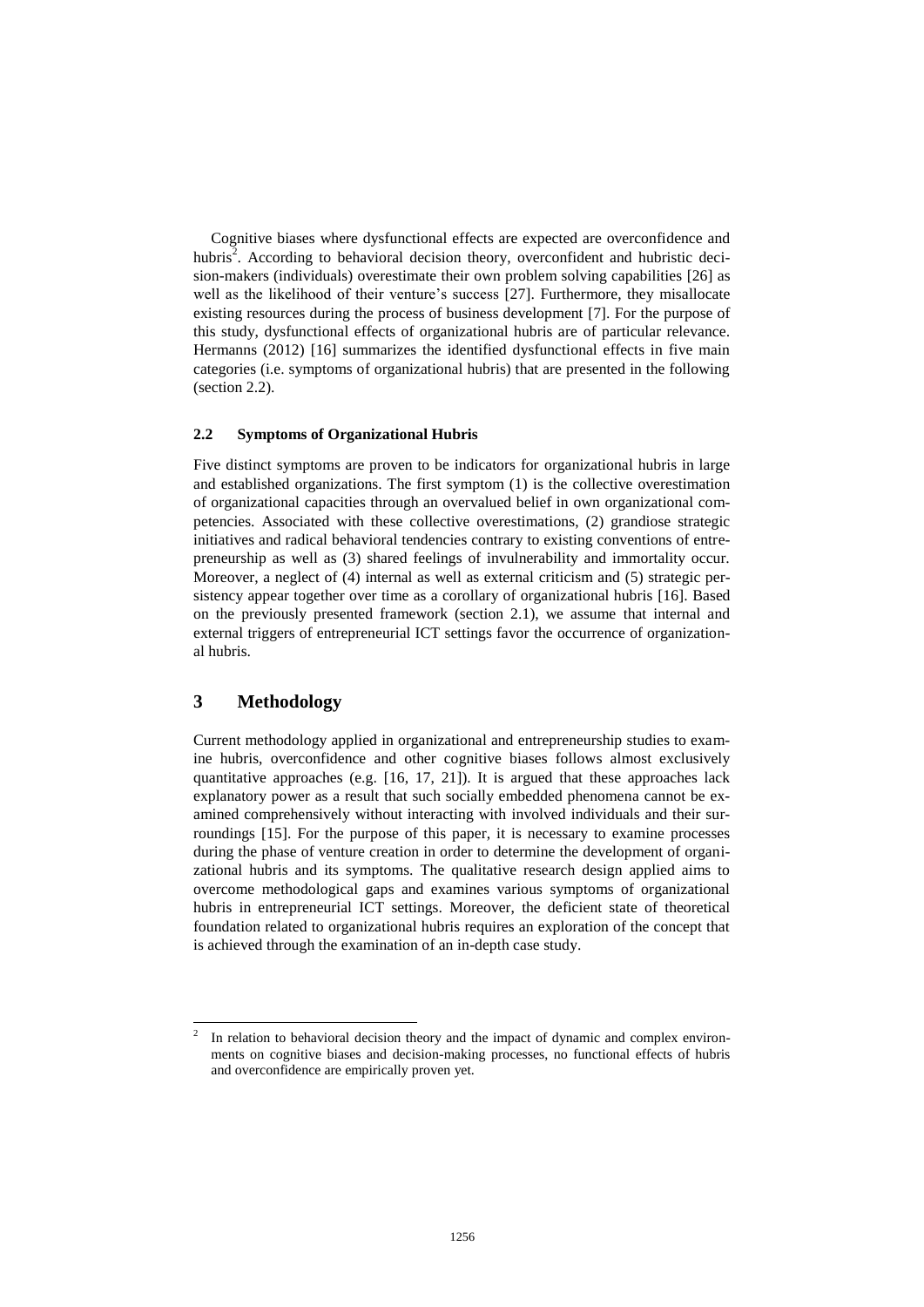#### **3.1 Research Design**

The entrepreneurial personal story exploration is considered to be an appropriate research strategy to examine the individual interpretation of certain events and behaviors as well as to examine observed developments longitudinally. For this reason, qualitative research designs are gaining considerable acceptance in research communities dealing with SMEs and entrepreneurship [28]. The decision for an in-depth case study as an appropriate research design is determined by the claim to treat complex social and personal constructs like hubris as a "real-life phenomenon" [16, 29]. This approach favors the collection of data in natural settings and not to rely on artificially derived data like responses to questionnaires [29]. For this purpose as well as the explorative and longitudinal character of the research design, case studies are recommended methodologies. Moreover, all of the required determinants for case study research provided by Yin (2012) [29] are fulfilled: an explanatory research question is addressed and a phenomenon within its "real-world" context is investigated. As a result that decision behaviors of founding teams as well as its causes and effects are examined, a case study of explanatory character is chosen [29].

#### **3.2 Case Selection**

After careful consideration, the case study of an ICT company that was founded at the end of the 1990s was chosen. The company went through several changes and developed itself from a B2C mobile retailing and auctioning to a B2B mobile marketing company that still exists today. The case study is considered to be appropriate because the company was founded during a highly dynamic phase - the heyday of the socalled 'New Economy'. Moreover, all of the initial founders abandoned the company during the last decade and have a sufficient distance to evaluate their actions during the process of venture creation and growth from a different angle. Another reason for the selection of this case is the fact that the company still exists today and a reflective examination regarding the functional and dysfunctional effects of organizational hubris in entrepreneurial settings can be conducted. Nevertheless, the founders of the company asked for an anonymous investigation of their case as a result that the notion of organizational hubris still has mostly negative connotations and possible consequences for personal developments have to be avoided. That is why the company is called MR/MM (Mobile Retailing/Mobile Marketing ) for the purpose of this study.

#### **3.3 Collection of Data**

Primary and secondary data is used to examine the case MR/MM with regard to organizational hubris. The data collection process involved several steps. Firstly, online available press releases and newspapers articles provided an impression and broader picture of the company and its development. Moreover, there are already written case studies and scientific book chapters dealing with this particular company that demonstrate the companies' approach to strategic choices, project management as well as marketing and sales activities. The information and first indicators were summarized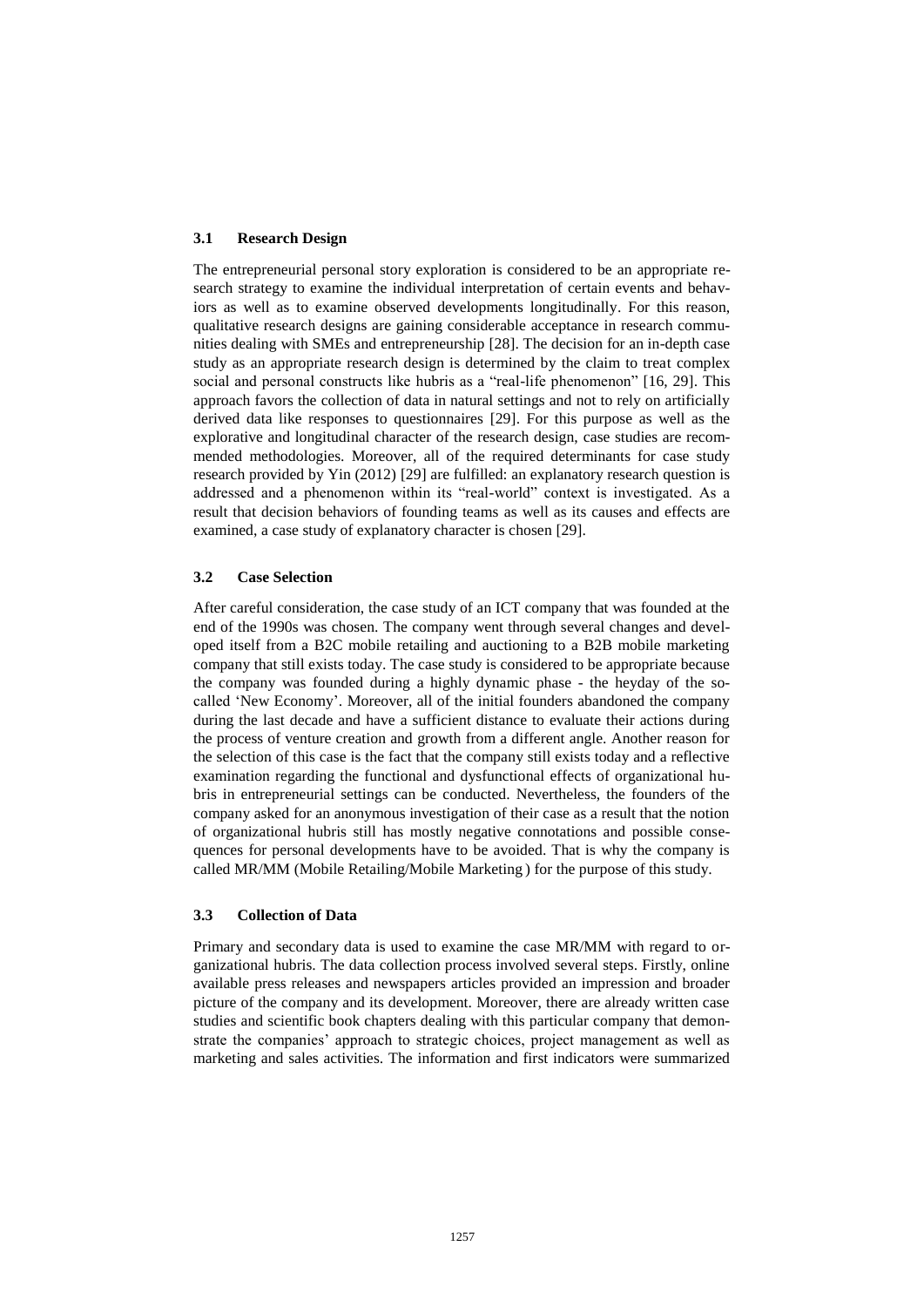and used to develop an interview guideline. Secondly, primary data was collected through a semi-structured telephone interview with one of the company's founders to complement the secondary data and to augment the understanding of important key activities. Focusing on the phase of venture creation and growth, detailed questions were asked regarding internal and external triggers such as dynamics and attitudes, planning processes, shared feelings etc. in order to determine whether symptoms of organizational hubris can be identified. The whole interview took 90 minutes and was recorded as well as transcribed. Thirdly, the founder provided access to further secondary data such as investor pitches, product presentations, business plans and written notes. These documents provided much more detailed insights into the objectives, planning processes and company dynamics.

#### **3.4 Data Analysis**

The analysis of the collected primary and secondary data involved several steps and followed an interpretative-iterative approach according to Gioia (2013) [30]. Firstly, the large amount of secondary data was organized and analyzed by coding indicators of abnormal and hubristic behavior, its triggers and effects as well as ICT sector specific factors influencing the occurrence of organizational hubris. For this purpose, broader coding categories that were derived from the theoretical framework (open coding) (cf. section 2.1) were used. Additionally, also the subsequent interview transcript was coded following the same logic. This first-order data analysis resulted in 83 first-order categories that were stored in Atlas.ti as in-vivo codes [30]. Secondly, the comparison of similarities and differences between the coded texts elements led to a further specification and aggregation of codes (axial coding) [31]. Through this process, 32 first-order concepts were derived. Thirdly, a second-order analysis was conducted with the aim to understand underlying concepts and characteristics that can be found in existing literature. Cumulatively, 23 second-order themes were derived that encapsulate all of the first-order concepts in a more theoretically informed language [30]. Lastly, the second-order themes were aggregated into 15 dimensions that present the conceptual link between first-order concepts, second-order themes and the conceptual framework.

### **4 Analysis**

The founders of the MR/MM finished their studies of economics and business with high distinction at famous universities in Germany and abroad. Moreover, all of them had approximately two years of working experience within top management consultancy companies at the time of venture creation. Several of the symptoms examined by Hermanns (2012) [16] for large and established organizations can be identified in the case study of MR/MM. This indicates the existence of organizational hubris.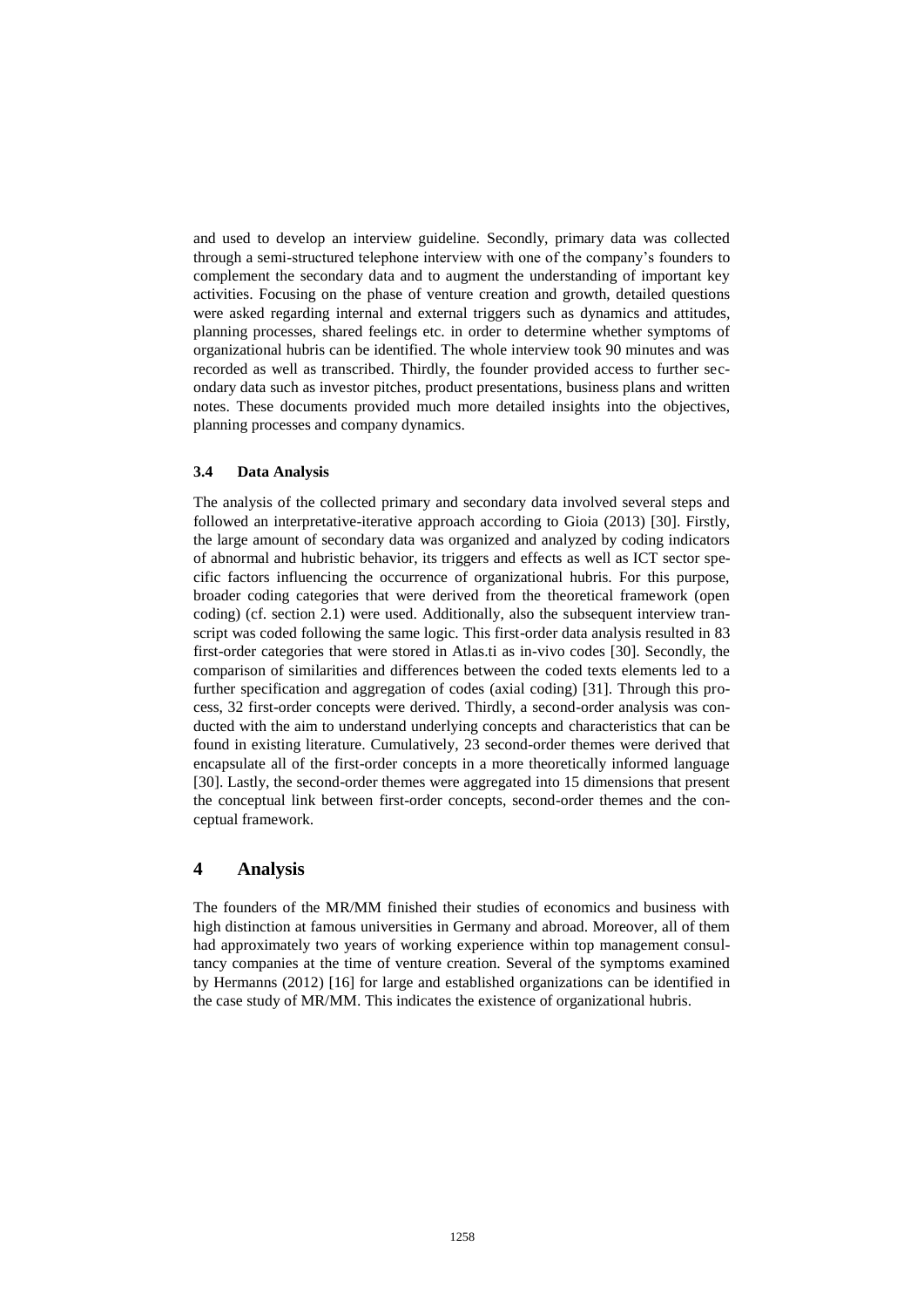#### **4.1 Symptoms of Organizational Hubris**

The first indicator for organizational hubris is the founders' motivation to start their own venture. Their motivation was based on the idea "[…] to get rich as soon as possible, no matter how." The founders were friends and wanted to found the venture together without reflecting the skills and working styles of the entire group critically. More than 70 business ideas were collected and compared against each other. The choice to launch a B2C mobile retailing and auctioning company (in the ICT sector) was influenced by a previous success story of the serial entrepreneurs Oliver, Alexander and Marc Samwer "… who sold their company alando.de for 43 million Dollars". The entire founding team of MR/MM was convinced that their capabilities through their studies and working experience were at least comparable if not higher to the capabilities of the Samwer brothers. Their credo was "together we are strong", although none of the founders worked in the area of ICT before. These attitudes indicate shared feelings of invulnerability during the processes of venture creation (symptom 3). These feelings led to various challenges that are described in the following.

A collective overestimation of organizational competencies (symptom 1) in the case of MR/MM is determined through a comparison between complementary selfperceived and actual required knowledge assets to launch a business in the ICT sector. A lack in required knowledge and overestimation of competencies was a result of the limited working experiences and the composition of the founding team. For example, the entire team did not anticipate logistical and operational challenges resulting from reshipments of products until they occurred because "[…] to be honest, we never thought about this issue as we had nobody with knowledge in this field." This knowledge gap led to substantial challenges as a result that more than  $30\%$ <sup>3</sup> of the bought products were reshipped directly to the office space of the founding team. Furthermore, the founding team had not considered dunning and collection processes that became relevant as a considerable share of their customers (20-40%) did not pay ordered products and services. Additionally, before launching the business, the founding team did not consider to seek expert advice of people working in the retail industry. They were entirely convinced of being capable to launch this business and they neglected external feedback (symptom 4).

Thirdly, every founder was capable of certain knowledge assets and there was no effective coordination of these assets. The gap between self-perceived and actual IT capabilities was addressed during an early phase from an external source by one of their VCs, who presupposed the employment of a CTO before investing into the company. In this case, external critics were not neglected (symptom 4) and the CTO was hired shortly before officially launching the business. However, the CTO was not able to correct the self-perception of actual IT capabilities. Concerns of the CTO about the required time to launch the platform and related web applications were neglected by the founding team: "Ah come on, it is just a few lines of code." At the end, the initial version of the platform was subject to various design errors. This underlines the existence of organizational hubris as the symptom of neglecting internal critics (symptom 4) can be identified.

 $\overline{\phantom{a}}$ 

<sup>&</sup>lt;sup>3</sup> More than 700.000 users were registered on the platform at that time.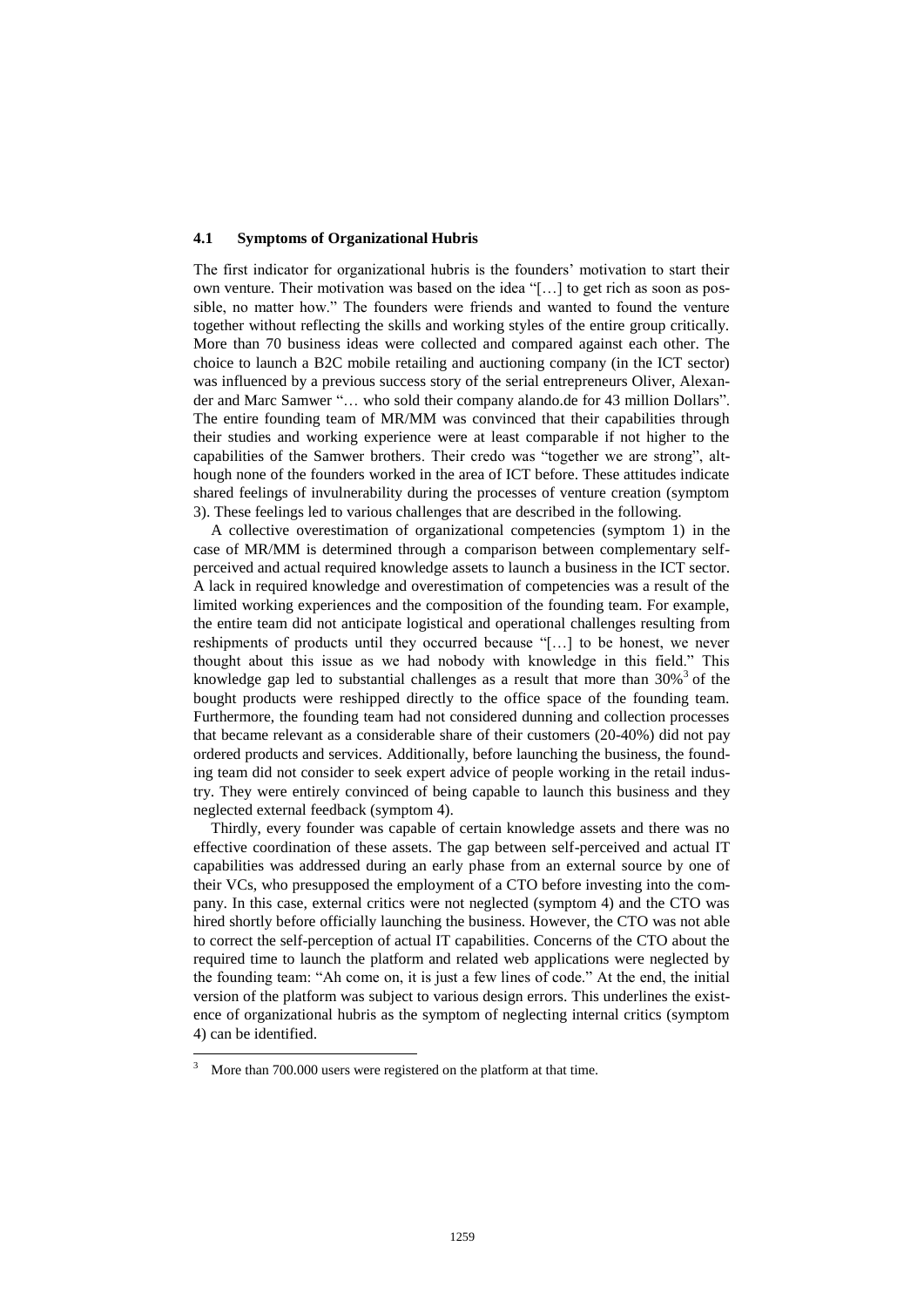Another indicator for organizational hubris was the business model of MR/MM in general. Mobile retailing and auctioning through mobile phones was an innovative idea, which was challenged by the insufficient development of mobile phones at that time. There was nearly no initial demand for a mobile phone auctioning application but the founding team was deeply convinced that their idea will succeed and did not adjust their business model. The launch of a business model without appropriate technology available on the market indicates strategic persistency (symptom 5) during the first two years of venture creation. Moreover, an official market research institute was commissioned for 10.000 euros to validate the business model but the results were already predefined based on the composition of the study. These manipulated results attracted crucial suppliers and the founding team was able to offer high value products. The manipulation of market research indicates nonconformist organizational behavior (symptom 2).

In order to stimulate the demand for their mobile auctioning platform, the founding team invested heavily in guerilla marketing campaigns. These campaigns were provocative as well as spectacular. The founding team anticipated legal consequences realistically and had to pay considerable amounts of money several times in order to escape legal consequences resulting from interlocutory injunctions and violation of personal rights. These marketing campaigns indicate grandiose initiatives and nonconformist organizational behavior (symptom 2).

In order to finance all the previously mentioned expenses, various financing rounds with equity investors were necessary. The first two financing rounds were finished during the heyday of the New Economy. The money received, strengthened the founding team in the perception to have a successful business idea. The third financing round was influenced by their investors who told the founding team "You need to be bullish". Thereupon, the founding team presented the company at an international investor conference and demanded a considerable higher amount of money. They did not consider the changing market conditions as well as the approaching downturn of the stock exchange. This behavior indicates the neglect of general market conditions as well as strategic persistency (symptom 5).

This experiences and the feedback on the investor conference were the turning point of the company. Although, more than 700 000 users were registered on the platform, the business model needed to be adjusted substantially. Two years after venture creation, the company needed restructuring in order to survive and became a B2B mobile marketing company. All members of the founding team abandoned the company but it still exists today.

#### **4.2 Discussions**

The identification of symptoms involves determining triggers and effects of organizational hubris. The previous conducted analysis allows to extent the explanatory approaches of the presented theoretical framework (cf. Figure 2). Moreover, the role of entrepreneurial ICT settings as a trigger of organizational hubris was empirically confirmed for the case of MR/MM and can be extended by insights from literature.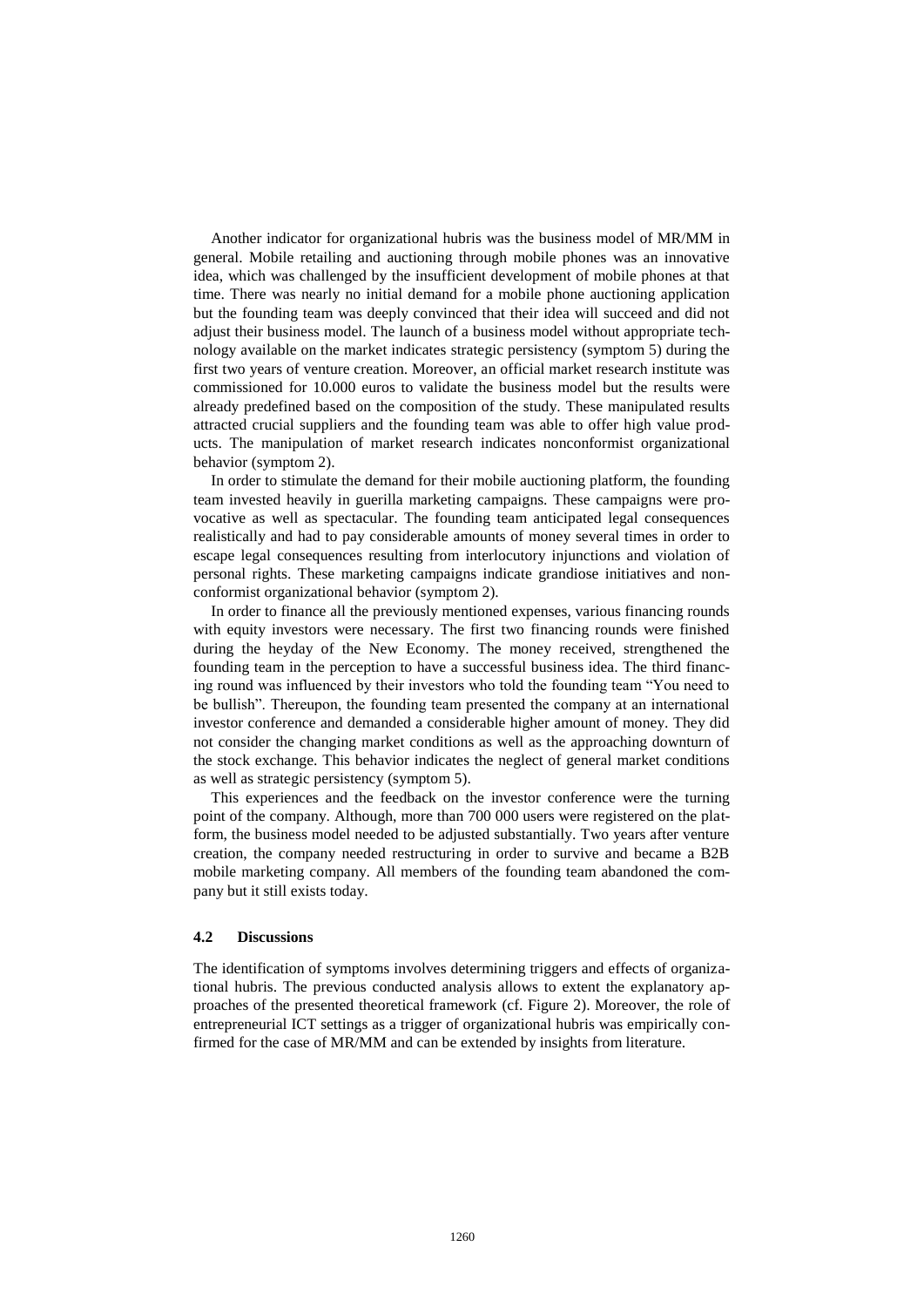**Extension of the Theoretical Framework.** Various internal and external factors have been identified that triggered the occurrence of organizational hubris in the case of MR/MM. In line with Hermanns (2012) [16] and the derived theoretical framework, it was found that the organizational identity served as an internal trigger for organizational hubris. Internal factors that directly influenced the organizational identity and the departure between self-perceived and actual capabilities were the motivation to get rich as soon as possible, the deeply held belief that the business idea is successful as well as the spirit of the founding team ("together we are strong"). These core triggers were indirectly influenced by limited working experiences and lacks of knowledge in certain areas that hindered the internal evaluation of self-perceived in relation to actual capabilities. Thus, for the case of MR/MM it can be distinguished between internal factors that directly influenced the occurrence of organizational hubris as well as internal factors that indirectly hindered its identification (e.g. limited working experiences, lacks of knowledge).



**Fig. 2.** Extension of the theoretical framework (author's illustration).

Moreover, several external triggers have been identified that influenced behavioral decision processes of the founding team. These were previous success stories of com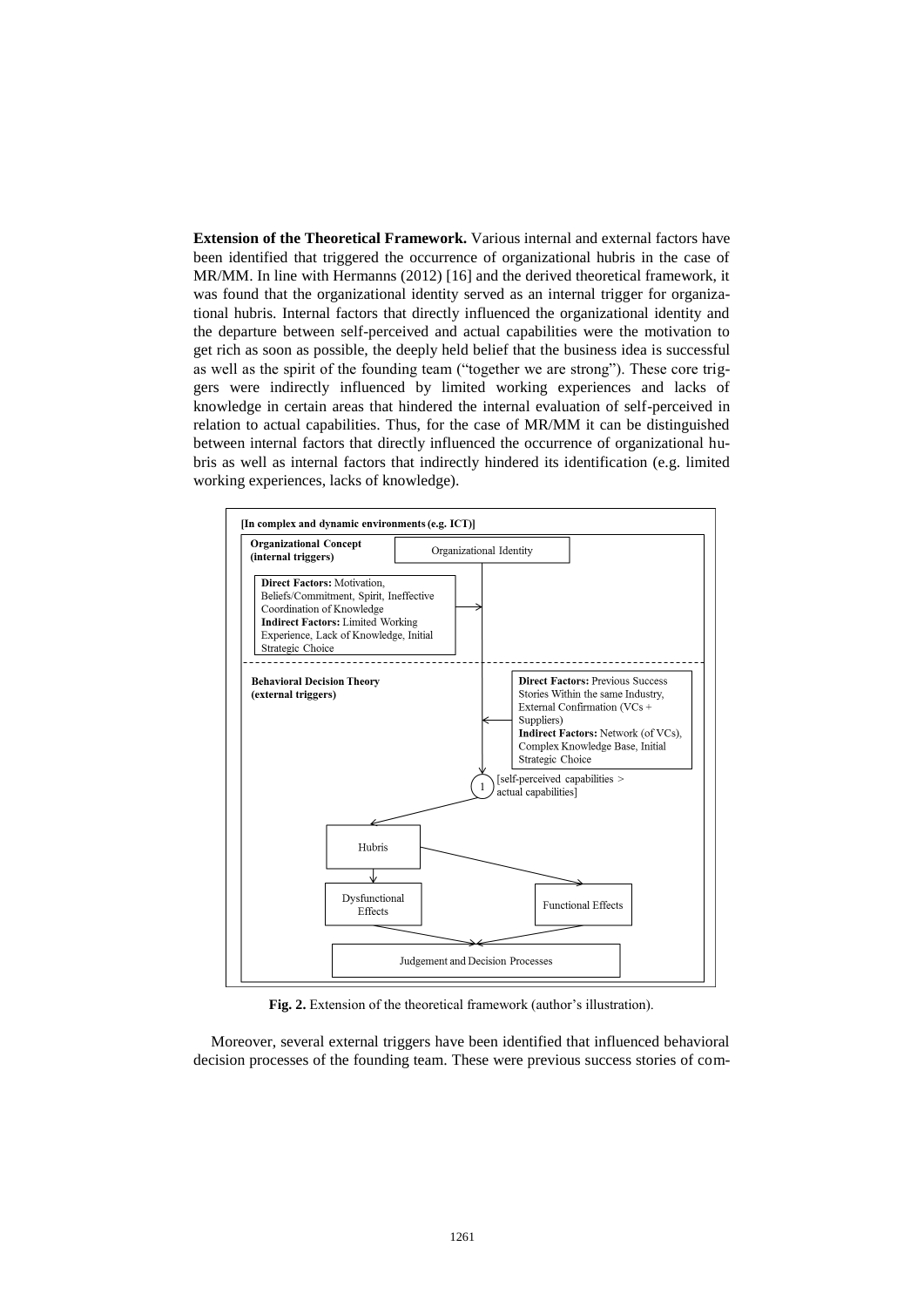panies operating in the same industry (alando.de) as well as external confirmation through VCs and crucial suppliers who became key partners. These findings extent the empirical evidence by Forbes (2005) [18] who shows that external equity is a trigger of individual hubris. Furthermore, also the external network of VCs influenced the actions of the founding team. In the initial phase of venture founding, one of the VC applied pressure on the founding team by making the employment of a CTO to an investment condition. Thus, the VC was indirectly able to influence the organizational hubris of the founding team. Later on, the VCs recommended demanding a disproportional amount of money during the third round of financing. It remains unclear whether the VC themselves were subject to the organizational hubris of MR/MM in the later stage of venture founding.

The adjustment of the organizational identity through internal and external factors and the occurrence of organizational hubris had functional as well as dysfunctional effects for MR/MM. Functional effects were the trigger to launch a business at all, sufficient self-confidence to attract partners as well VCs and to realize guerilla marketing campaigns with highly uncertain outcomes. Similar evidence is provided in relation to functional effects of individual hubris (e.g. [6, 7, 19]). Moreover, all of the dysfunctional effects determined by Hermanns (2012) [16] have been found in the entrepreneurial case of MR/MM. However, the findings by Hermanns (2012) [16] can be extended as a result that not merely dysfunctional but also functional effects in relation to organizational hubris can be observed.

**The Role of (Entrepreneurial) ICT Settings.** The assumed role of entrepreneurial ICT settings as a trigger of organizational hubris was empirically confirmed for the case of MR/MM and can be extended by insights from literature.

The exploration and exploitation of new business opportunities in the field of ICT requires diverse human capital and complementary knowledge assets that are a fundamental basis for every decision [20, 32]. These are extensive technological knowledge of various technological fields in order to understand recent developments and future technological trends as well as marketing and managerial knowledge etc. [20, 33]. These knowledge assets are usually divided among the participating individuals and need to be coordinated efficiently [33]. The case study of MR/MM provides further evidence that the required complex knowledge base in ICT settings indirectly and its ineffective coordination directly triggered the occurrence of organizational hubris.

Moreover, considerable investments in terms of resources in order to develop core technologies in the ICT sector are made already prior to market entry [34, 35]. Evidence is provided that initial strategic choices of the founding teams are likely to determine path dependencies of the companies as well as to limit their flexibility and strategic choices in the long-run [34–36]. The case of MR/MM shows that the initial strategic choice to launch a mobile auction platform was made because of external conditions (external trigger) and was never questioned internally (internal trigger) because it was perceived to be successful. Thus, the initial strategic choice triggered indirectly the occurrence of organizational hubris over time.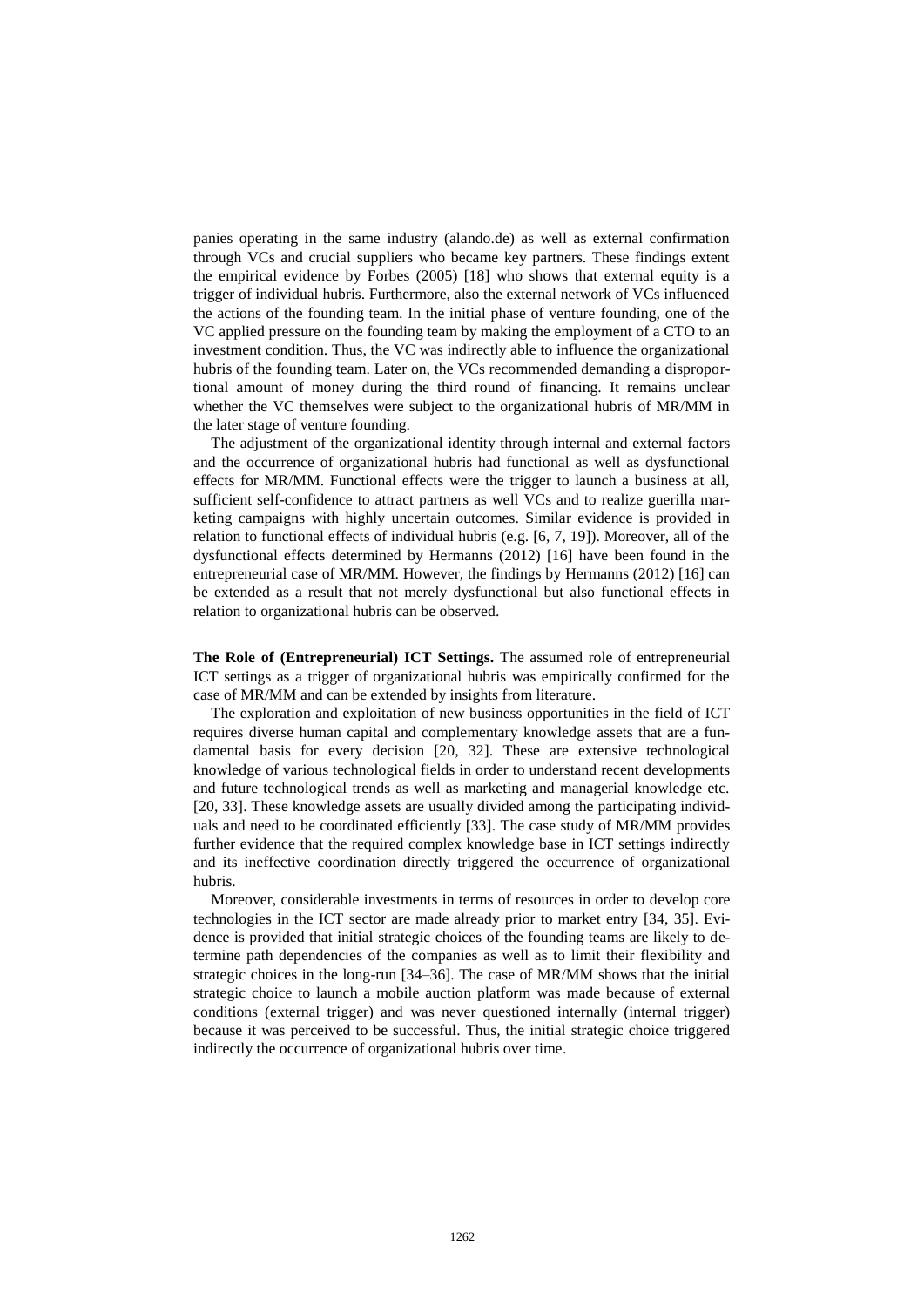External partnerships in strategic alliances enable especially newly founded ICT companies to overcome strategic persistency and to receive external feedback and advice in terms of technological developments, business opportunities and current market trends. Moreover, various knowledge assets such as technological as well as managerial knowledge are shared [37]. Thus, strategic alliances are of particular importance for newly founded ventures in the ICT sector. Start-Ups that do not engage themselves in strategic alliances due to organizational hubris have only limited external possibilities to reduce the complexity of the environment and to receive feedback of how to deal with its dynamics. However, it is not possible to clearly identify strategic partnerships as a specific trigger of organizational hubris in the ICT sector for the case of MR/MM. The founding team established several partnerships but neglected at the same time expert advice.

#### **5 Conclusion**

This study determines symptoms of organizational hubris in entrepreneurial ICT settings and examines whether the environmental conditions of the ICT sector favor its existence. For this purpose, a theoretical framework is developed that contains internal and external triggers of organizational hubris as well as expected symptoms and effects. The theoretical framework is tested empirically conducting an in-depth case study of a B2C mobile retailing and auctioning company in the ICT sector.

#### **5.1 Findings and Managerial Implications**

First empirical findings are provided in literature that hubris cannot only be identified on the individual level (individual hubris) of CEOs and company executives (e.g. [6– 8, 21]) but also on the organizational level (organizational hubris) of a whole cooperation [16]. The conducted case study extends the finding by Hermanns (2012) [16] who provided first empirical insights about organizational hubris in large and established organizations. First of all, empirical evidence is found that organizational hubris also occurs in entrepreneurial ICT settings. These findings support theoretical discussions in entrepreneurship literature that hubris might not only occur on an individual level of founders but also within newly founded ventures as a whole (i.e. organizational level) [15, 18, 19]. Secondly, previously identified symptoms of organizational hubris in large and established organizations can also be determined in entrepreneurial ICT settings. These are: (1) collective overestimation of organizational competences, (2) grandiose initiatives and non-conformist organizational behavior, (3) shared feelings of invulnerability and immortality, (4) neglect of internal and external criticism, (5) strategic persistency [16]. Thus, first empirical evidence is provided that the findings of Hermanns (2012) [16] can also be transferred to entrepreneurial settings. Thirdly, the conducted case study extends findings related to effects of organizational hubris. While Hermanns (2012) [15, 16] merely finds dysfunctional effects, functional effects were identified in this study. The identified functional effects are general triggers to launch a new business, sufficient self-confidence to attract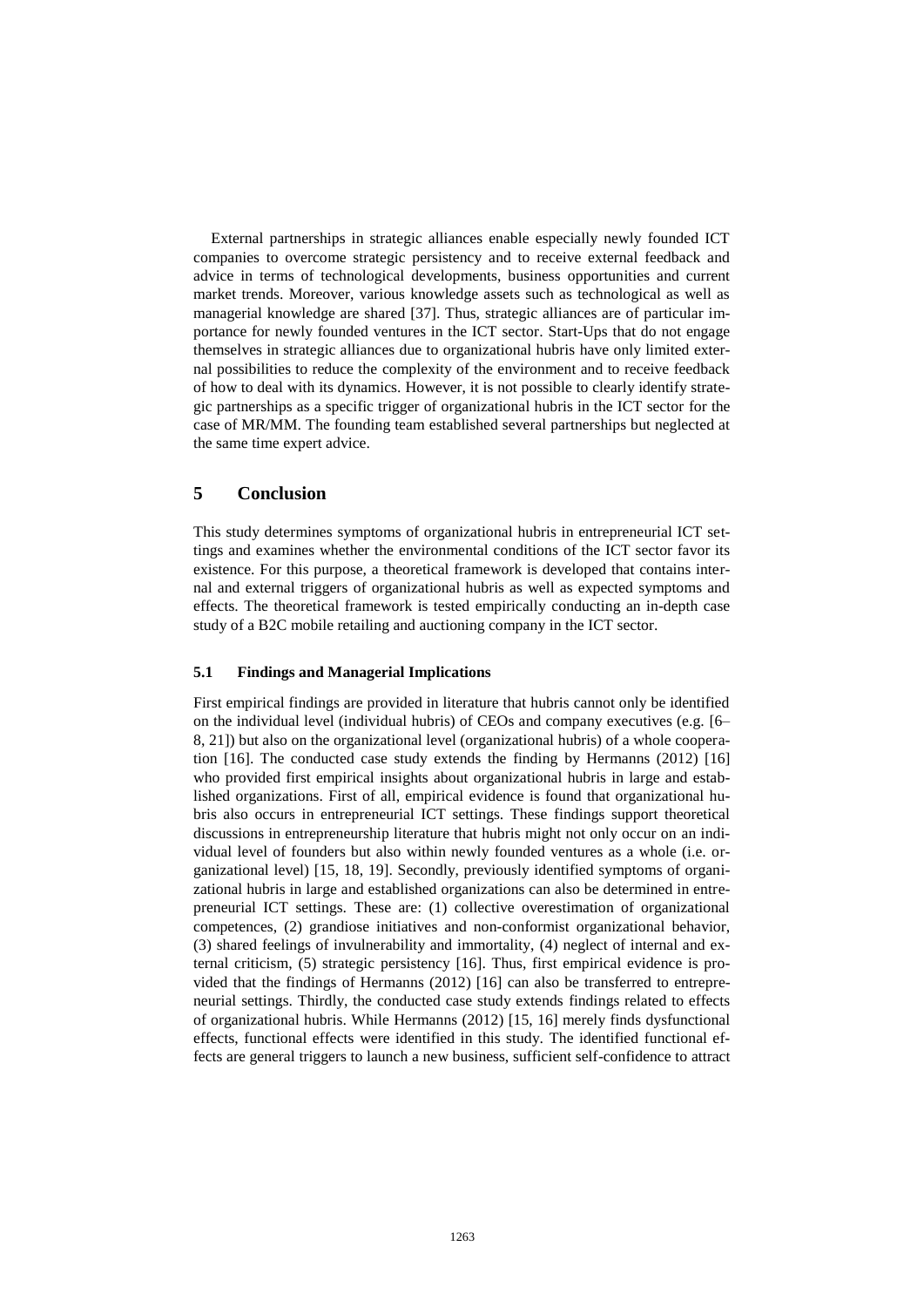key partners (e.g. suppliers, investors) and the realizations of guerilla marketing campaigns with uncertain outcomes. These findings support the evidence provided by Forbes (2005) [18] in relation to individual hubris, who determined also functional effects such as motivation, problem solving and information processing capabilities.

Moreover, several factors are determined which trigger the occurrence of organizational hubris that involves a departure between self-perceived and actual capabilities [15, 16, 19]. Identified internal factors are the internal motivation of the founding team to achieve a certain goal, a deeply held commitment that the own business idea is successful as well as an overall collective spirit of the founding team. Moreover, the internal evaluation and containment of this departure is indirectly hindered through limited working experiences and lacks of crucial knowledge assets. External factors are previous success stories within the same industry as well as external confirmation by key partners and investors. The later finding extends previous evidence that external equity is a trigger for individual hubris [18].

Evidence is provided in this study that the environmental conditions of the ICT sector in particular favor the occurrence of organizational hubris. The triggers determined are the complex knowledge base required to exploit business opportunities as well as crucial technological choices already prior to market entry.

Managerial implications for founding teams are the application of (reflexive) routines that steadily compare self-perceived and actual capabilities. An external view on and evaluation of internal processes supports founding teams in dynamic environments to avoid cognitive biases with dysfunctional effects. Moreover, implications for Start-Up consultants are that they should have high awareness of distinct internal and external triggers as well as symptoms of organizational hubris. Hubristic decision processes and behaviors can be determined through a comparison with industry specific standards. Especially in highly complex and dynamic environments, Start-Up consultants should regularly compare self-perceived as well as actual capabilities of founding teams and involve external experts if necessary.

#### **5.2 Limitations and Future Research**

The research conducted is subject to some limitations that need to be addressed in future research. Firstly, the generalizability of the presented findings should be determined by further in-depth case studies in entrepreneurial ICT settings. An analysis of multiple cases might result in the detection of further and in this case study unconsidered symptoms of organizational hubris. Moreover, an investigation of comparative case studies in various industries provides evidence whether the findings of this study are specific to entrepreneurial ventures in the ICT sector or whether these can be applied to other entrepreneurial settings. Secondly, the interview conducted might be subject to a retrospective bias as a result that the examined Start-Up company was already launched in the end of the 1990s. In order to limit the effects of such a bias and to support the triangulation of data, further interviews with the other members of the founding team should be conducted without mentioning the actual objective (examining hubris) of the case study. Additionally, these interviews would further enhance the organizational perspective on hubris. Thirdly, further research should exam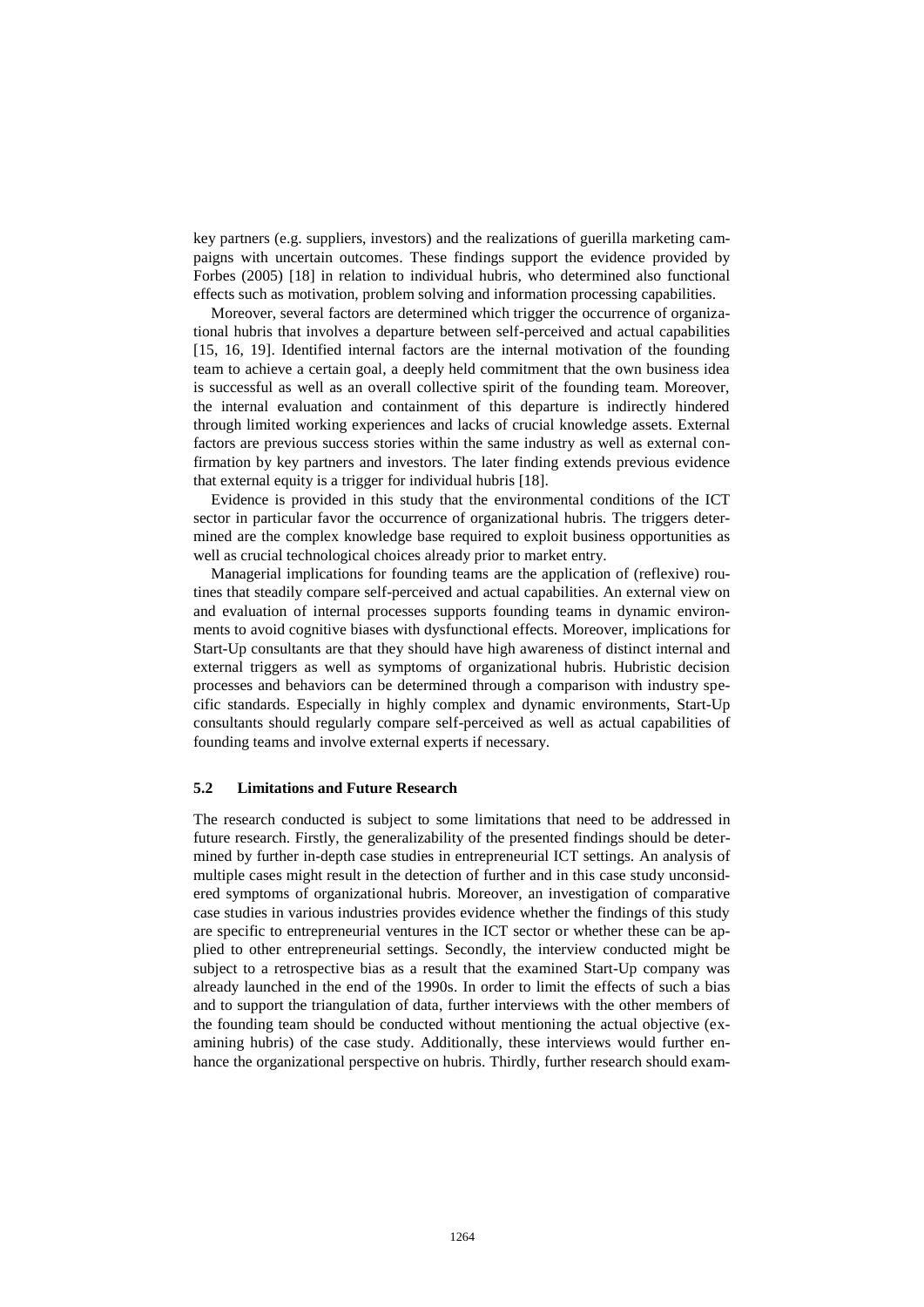ine the shift from functional to dysfunctional effects of organizational hubris in order to determine whether procedural developments can be observed.

Innovation managers and Start-Up consultants should determine symptoms of organizational hubris at an early stage in order to limit its dysfunctional effects. Therefore, future research should investigate whether symptoms of organizational hubris can already be determined during the process of venture creation instead of ex-post to venture failure.

#### **References**

- 1. Lasch, F., Le Roy, F., Yami, S.: Critical growth factors of ICT start-ups. Management Decision 45, 62–75 (2007)
- 2. McQuaid, R.W.: Entrepreneurship and ICT industries: support from regional and local policies. Regional Studies 36, 909–919 (2002)
- 3. Autio, E.: New, technology-based firms as agents of R&D and innovation: an empirical study. Technovation 14, 259–273 (1994)
- 4. Dess, G.G., Beard, D.W.: Dimensions of organizational task environments. Administrative Science Quarterly, 52–73 (1984)
- 5. Markman, G.D., Baron, R.A., Balkin, D.B.: Are perseverance and self‐efficacy costless? Assessing entrepreneurs' regretful thinking. Journal of Organizational Behavior 26, 1–19 (2005)
- 6. Forster, W.R., Sarasvathy, S.D.: When hubris is good: an error based theory of entrepreneurial overconfidence. Working Paper (2007)
- 7. Hayward, M., Shepherd, D.A., Griffin, D.: A hubris theory of entrepreneurship. Management Science 52, 160–172 (2006)
- 8. Hayward, M., Forster, W.R., Sarasvathy, S.D., Fredrickson, B.L.: Beyond hubris: How highly confident entrepreneurs rebound to venture again. Journal of Business Venturing 25, 569–578 (2009)
- 9. Hiller, N.J., Hambrick, D.C.: Conceptualizing executive hubris: the role of (hyper‐) core self‐evaluations in strategic decision‐making. Strategic Management Journal 26, 297–319 (2005)
- 10. Sarasvathy, S.D.: Causation and effectuation: Toward a theoretical shift from economic inevitability to entrepreneurial contingency. Academy of Management Review 26, 243–263 (2001)
- 11. Hmieleski, K.M., Baron, R.A.: Entrepreneurs' optimism and new venture performance: a social cognitive perspective. Academy of Management Journal 52, 473– 488 (2009)
- 12. Cummins, R.A., Nistico, H.: Maintaining life satisfaction: The role of positive cognitive bias. Journal of Happiness Studies 3, 37–69 (2002)
- 13. Evans, J., Over, D.E.: Thinking and reasoning. Psychology Press (2013)
- 14. Hayward, M., Hambrick, D.C.: Explaining the premiums paid for large acquisitions: Evidence of CEO hubris. Administrative Science Quarterly, 103–127 (1997)
- 15. Hermanns, P.: Entrepreneurship, hubris & organizsational identity. Miami (2012)
- 16. Hermanns, P.: Organizational Hubris–Aufstieg und Fall einer Celebrity Firm am Beispiel der CargoLifter AG. Kölner Wissenschaftsverlag, Berlin (2012)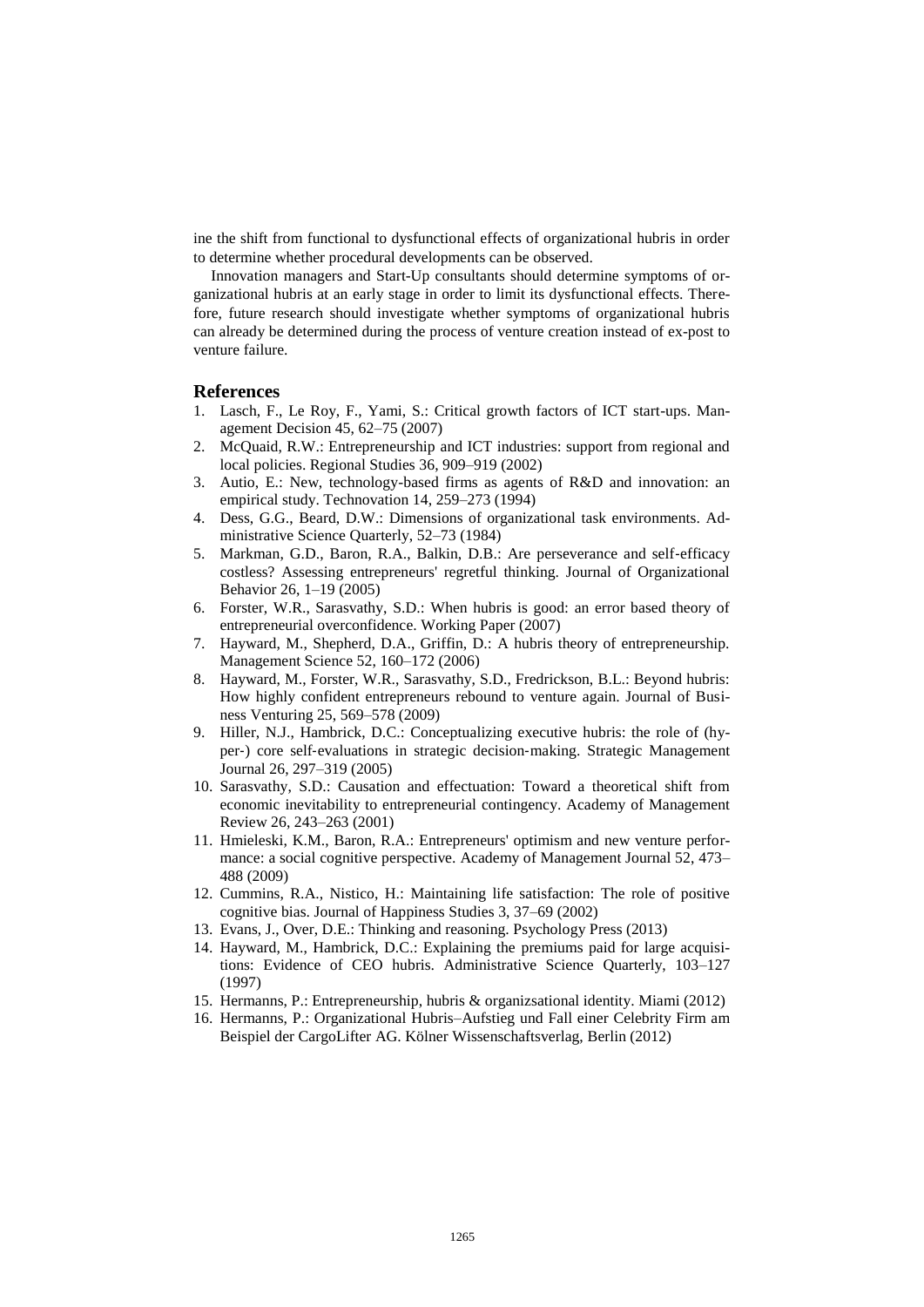- 17. Judge, T.A., Piccolo, R.F., Kosalka, T.: The bright and dark sides of leader traits: A review and theoretical extension of the leader trait paradigm. The Leadership Quarterly 20, 855–875 (2009)
- 18. Forbes, D.P.: Are some entrepreneurs more overconfident than others? Journal of Business Venturing 20, 623–640 (2005)
- 19. Hmieleski, K.M., Baron, R.A.: When does entrepreneurial self‐efficacy enhance versus reduce firm performance? Strategic Entrepreneurship Journal 2, 57–72 (2008)
- 20. Shrader, R., Siegel, D.S.: Assessing the relationship between human capital and firm performance: evidence from technology‐based new ventures. Entrepreneurship Theory and Practice 31, 893–908 (2007)
- 21. Koellinger, P., Minniti, M., Schade, C.: "I think I can, I think I can": Overconfidence and entrepreneurial behavior. Journal of Economic Psychology 28, 502– 527 (2007)
- 22. Edmondson, A.C., McManus, S.E.: Methodological fit in management field research. Academy of Management Review 32, 1246–1264 (2007)
- 23. Bollaert, H., Petit, V.: Beyond the dark side of executive psychology: Current research and new directions. European Management Journal 28, 362–376 (2010)
- 24. Ravasi, D., Schultz, M.: Responding to organizational identity threats: Exploring the role of organizational culture. Academy of Management Journal 49, 433–458 (2006)
- 25. Dushnitsky, G.: Entrepreneurial optimism in the market for technological inventions. Organization Science 21, 150–167 (2010)
- 26. Haslam, S., Postmes, T., Ellemers, N.: More than a Metaphor: Organizational Identity Makes Organizational Life Possible. British Journal of Management 14, 357–369 (2003)
- 27. Cooper, A.C., Woo, C.Y., Dunkelberg, W.C.: Entrepreneurs' perceived chances for success. Journal of Business Venturing 3, 97–108 (1988)
- 28. Perren, L., Ram, M.: Case-study method in small business and entrepreneurial research mapping boundaries and perspectives. International Small Business Journal 22, 83–101 (2004)
- 29. Yin, R.: Applications of case study research. Sage Publications (2012)
- 30. Gioia, D.A., Corley, K.G., Hamilton, A.L.: Seeking qualitative rigor in inductive research notes on the gioia methodology. Organizational Research Methods 16, 15–31 (2013)
- 31. Corbin, J., Strauss, A.: Basics of qualitative research: Techniques and procedures for developing grounded theory,  $3<sup>rd</sup>$  edition, Sage Publications (2007)
- 32. Deeds, D.L.: The role of R&D intensity, technical development and absorptive capacity in creating entrepreneurial wealth in high technology start-ups. Journal of Engineering and Technology Management 18, 29–47 (2001)
- 33. Colombo, M.G., Grilli, L.: Founders' human capital and the growth of new technology-based firms: A competence-based view. Research Policy 34, 795–816 (2005)
- 34. Aspelund, A., Berg-Utby, T., Skjevdal, R.: Initial resources' influence on new venture survival: a longitudinal study of new technology-based firms. Technovation 25, 1337–1347 (2005)